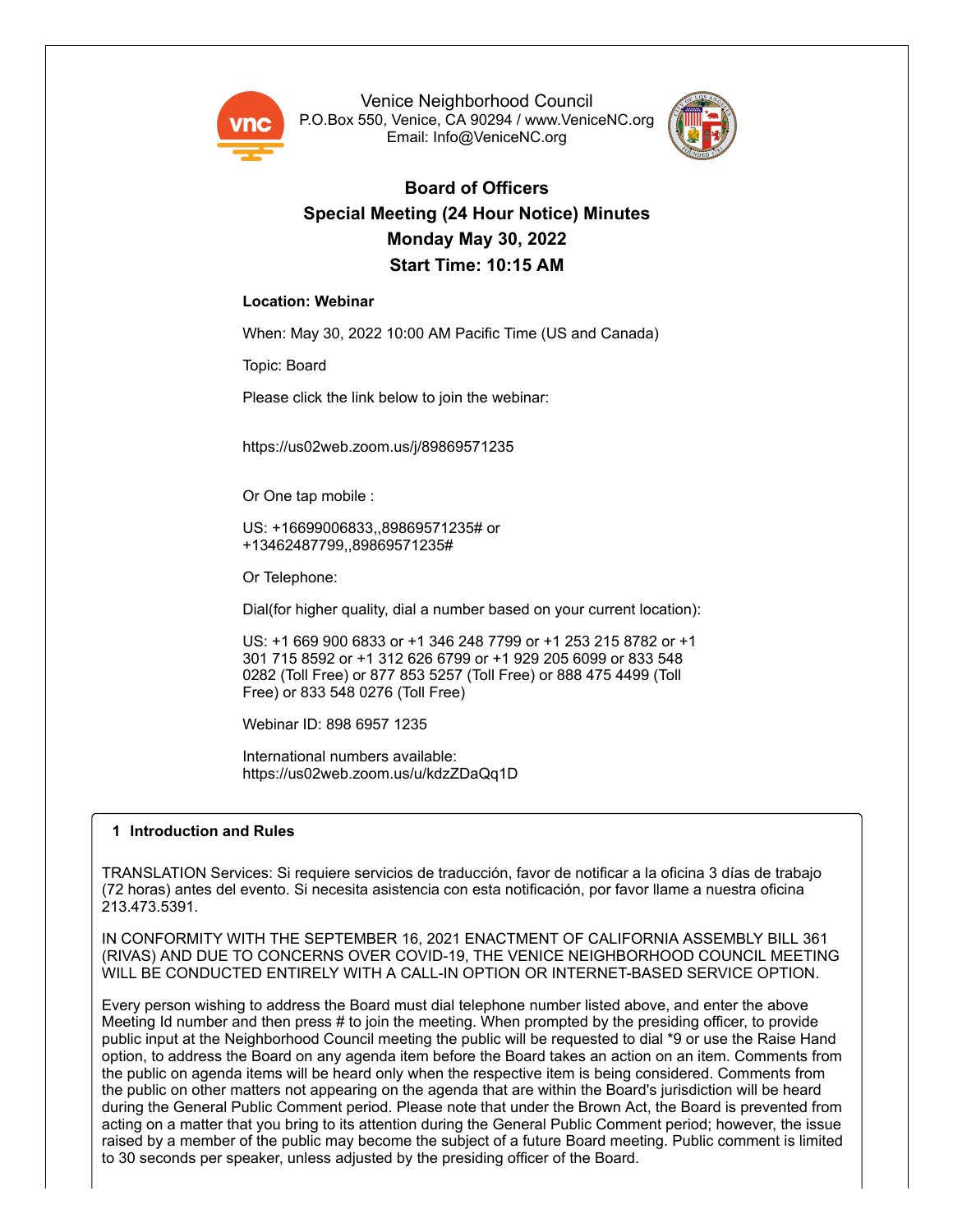AB 361 Updates: Public comment cannot be required to be submitted in advance of the meeting, only real-time public comment is required. If there are any broadcasting interruptions that prevent the public from observing or hearing the meeting, the meeting must be recessed or adjourned. If members of the public are unable to provide public comment or be heard due to issues within the Neighborhood Council's control, the meeting must be recessed or adjourned. Version October 13, 2021 Any messaging or virtual background is in the control of the individual board member in their personal capacity and does not reflect any formal position of the Neighborhood Council or the City of Los Angeles.

As a covered entity under Title II of the Americans with Disabilities Act, the City of Los Angeles does not discriminate on the basis of disability and upon request will provide reasonable accommodation to ensure equal access to its programs, services, and activities. Sign language interpreters, assistive listening devices, or other auxiliary aids and/or services may be provided upon request. To ensure availability of services, please make your request at least 3 business days (72 hours) prior to the meeting by contacting the Department of Neighborhood Empowerment by calling (213) 978-1551 or email: NCsupport@lacity.org

Public Posting of Agendas - Neighborhood Council agendas are posted for public review as follows:

- 1. Beyond Baroque, 681 Venice Blvd., Venice, CA 90291
- 2. www.VeniceNC.com
- 3. You can also receive our agendas via email by subscribing to L.A. City's Early Notification System (ENS)

Notice to Paid Representatives - If you are compensated to monitor, attend, or speak at this meeting, City law may require you to register as a lobbyist and report your activity. See Los Angeles Municipal Code Section 48.01 et seq. More information is available at ethics.lacity.org/lobbying. For assistance, please contact the Ethics Commission at (213) 978-1960 or ethics.commission@lacity.org

Public Access of Records - In compliance with Government Code section 54957.5, non-exempt writings that are distributed to a majority or all of the board in advance of a meeting may be viewed at at our website: www.VeniceNC.org or at the scheduled meeting. In addition, if you would like a copy of any record related to an item on the agenda, please contact, Secretary@VeniceNC.org. Reconsideration and Grievance Process - For information on the NC's process for board action reconsideration, stakeholder grievance policy, or any other procedural matters related to this Council, please consult the NC Bylaws. The Bylaws are available at our Board meetings and our website www.VeniceNC.org

Virtual Board Meeting Rules.

- 1. Raise your hand (or when accessing by telephone, press \*9) if you have a public comment only WHEN we get to that specific item.
- 2. After you speak, please lower your hand.
- 3. All panelists (board members) and attendees (public) will be muted until the administrator unmutes you for comment.
- 4. Board members will get one chance to speak for a max of 2 minutes per item.
- 5. Public comment will be limited to one comment for 30 seconds per item.
- 6. Please do not raise your hand more then once per item.
- 7. Raise your hand at the start of the items you want to speak on. We will then close public comment and announce the last person to speak a few minutes after the start of the item.
- 8. No ceding your time to others will be allowed.
- 9. The meeting is being video and audio recorded.
- 10. The public will be able to listen and speak but their video will be disabled.

All presenters that have items to project are to send them to Secretary@VeniceNC.org and President@VeniceNC.org to have them shared with the meeting. Keep a copy of them on your desktop as a backup.

**2 Call To Order** 10:24 **3 Roll Call:** v James Murez Daffodil Tyminski Melissa Diner **V** Jay Handal **Vicki Halliday** Bruno Hernandez **Sima Kostovetsky Nico Ruderman Marson School** Assembly Assembly Assembly Assembly Assembly Assembly Assembly Assemb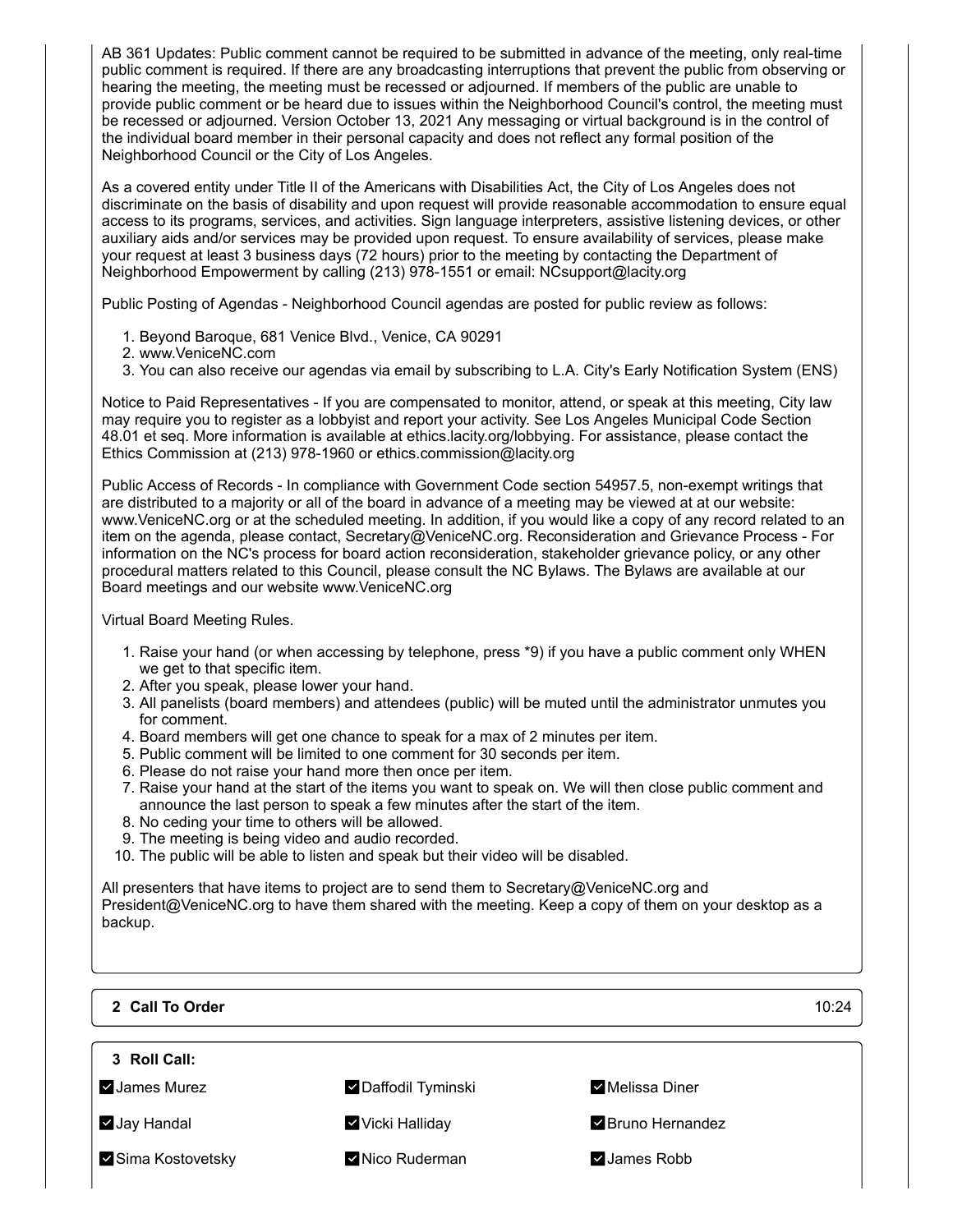□ Ansar (Stan) Muhammad **Jason Sugars** Alley Bean **Z** Chie Lunn **Mike Bravo** Soledad Ursua **Z** CJ Cole **Oliver Fries** Elizabeth Clay **Z** Robert Thibodeau **Clark Brown** Michael Jensen **Attendance: 16 Quorum: 11 4 Declaration of Ex Parte Communications or Conflicts-Of-Interest**

All Board members shall declare any ex parte communications or conflicts-of interest relating to items on this meeting's agenda.

#### **5 Announcements and Public Comment on items not on the Agenda** 10:30

Public comment is limited to 1 minute per speaker with a total comment time not to exceed 20 minutes, unless adjusted by the presiding officer of the Board. No comment on Items appearing on the Agenda. No Board member announcements permitted.

**NOTE**: The public is strongly advised to bring comments up in committees where time restrictions are more flexible and where recommendations from the public can become the bases of action items for Board consideration..

#### **6 Treasurer Report**

| 7 Motion to approve our April Monthly Expenditure Report (MER)                                    |                                               |                                                                                         |
|---------------------------------------------------------------------------------------------------|-----------------------------------------------|-----------------------------------------------------------------------------------------|
| <b>Description:</b>                                                                               |                                               | April 2022 Monthly Expenditure Report (MER) is attached in the link below.              |
| 22:                                                                                               |                                               | Attachments: MER 4-https://www.venicenc.org/assets/documents/5/meeting6292b39df2395.pdf |
| <b>MOTION:</b>                                                                                    | Board of Officers approves the April 2022 MER |                                                                                         |
| <b>Maker: Daffodil Tyminski</b><br>Second: Vicki Halliday                                         |                                               |                                                                                         |
| Y James Murez                                                                                     | Y Daffodil Tyminski                           | Melissa Diner                                                                           |
| Y Jay Handal                                                                                      | Y Vicki Halliday                              | Y Bruno Hernandez                                                                       |
| Y Sima Kostovetsky                                                                                | Y Nico Ruderman                               | James Robb                                                                              |
| Ansar (Stan) Muhammad                                                                             | Y Jason Sugars                                | Alley Bean                                                                              |
| Y Chie Lunn                                                                                       | Mike Bravo                                    | Soledad Ursua                                                                           |
| Y CJ Cole                                                                                         | <b>Oliver Fries</b>                           | Y Elizabeth Clay                                                                        |
| <b>Robert Thibodeau</b><br>Voter Tally (11): Yea:11 / Nay:0 / Abstain:0 / Recuse:0 / Ineligible:0 | <b>Clark Brown</b>                            | Michael Jensen                                                                          |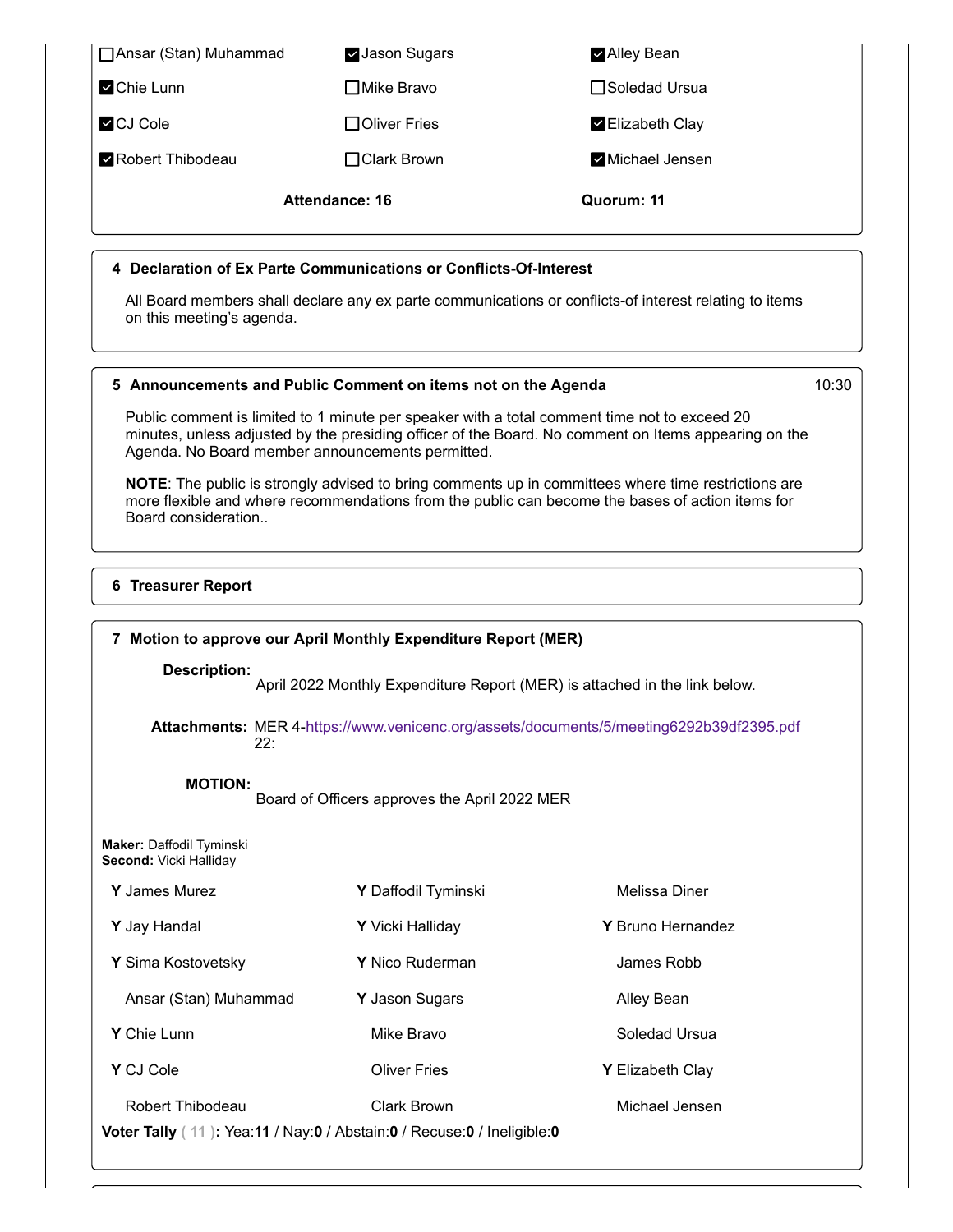| 8 Administrative and Budget Packet 2022-2023       |                      |                                                                                                |                             |
|----------------------------------------------------|----------------------|------------------------------------------------------------------------------------------------|-----------------------------|
| <b>Description:</b>                                | below                | The 2022-2023 Annual Administrative and Budget Packet is attached in the link                  |                             |
|                                                    |                      | Attachments: BudgetPacket:https://www.venicenc.org/assets/documents/5/meeting6292b39df10d4.pdf |                             |
| <b>MOTION:</b>                                     | Packet as presented. | Board of Officers approve the 2022-2023 Annual Administrative and Budget                       |                             |
| Maker: Vicki Halliday<br>Second: Daffodil Tyminski |                      |                                                                                                |                             |
| <b>Y</b> James Murez                               |                      | Y Daffodil Tyminski                                                                            | Melissa Diner               |
| y Jay Handal                                       |                      | $\mathsf{v}$ Vicki Halliday                                                                    | Y Bruno Hernandez           |
| $\mathbf y$ Sima Kostovetsky                       |                      | $\mathsf{y}$ Nico Ruderman                                                                     | James Robb                  |
| Ansar (Stan) Muhammad                              |                      | $\mathbf y$ Jason Sugars                                                                       | Alley Bean                  |
| $\mathbf y$ Chie Lunn                              |                      | Mike Bravo                                                                                     | Soledad Ursua               |
| y CJ Cole                                          |                      | <b>Oliver Fries</b>                                                                            | $\mathsf{y}$ Elizabeth Clay |
| Y Robert Thibodeau                                 |                      | <b>Clark Brown</b><br>Voter Tally (12): Yea:12 / Nay:0 / Abstain:0 / Recuse:0 / Ineligible:0   | Michael Jensen              |

| <b>Couer D'Alene NPG Request</b><br>9              |                                                                  |                                                                                               |
|----------------------------------------------------|------------------------------------------------------------------|-----------------------------------------------------------------------------------------------|
| <b>Description:</b>                                | Committee: Budget & Finance Committee On: 2022-05-26 Vote: 5/0/0 |                                                                                               |
|                                                    | the front garden/curb appeal.                                    | Couer D'Alene is applying for \$5,000 for campus beautification projects including            |
|                                                    |                                                                  | Attachments: Application:https://www.venicenc.org/assets/documents/5/meeting628d611ebf338.pdf |
| <b>MOTION:</b>                                     | d'Alene. Reduce amount \$4999.00                                 | The Budget Committee moves to approve the NPG Request by Friends of Coeur                     |
| Maker: Vicki Halliday<br>Second: Daffodil Tyminski |                                                                  |                                                                                               |
| Y James Murez                                      | Y Daffodil Tyminski                                              | Y Melissa Diner                                                                               |
| Y Jay Handal                                       | Y Vicki Halliday                                                 | N Bruno Hernandez                                                                             |
| Y Sima Kostovetsky                                 | <b>N</b> Nico Ruderman                                           | N James Robb                                                                                  |
| Ansar (Stan) Muhammad                              | N Jason Sugars                                                   | <b>N</b> Alley Bean                                                                           |
| Y Chie Lunn                                        | Mike Bravo                                                       | Soledad Ursua                                                                                 |
| Y CJ Cole                                          | <b>Oliver Fries</b>                                              | <b>Y</b> Elizabeth Clay                                                                       |
| Y Robert Thibodeau                                 | <b>Clark Brown</b>                                               | <b>Y</b> Michael Jensen                                                                       |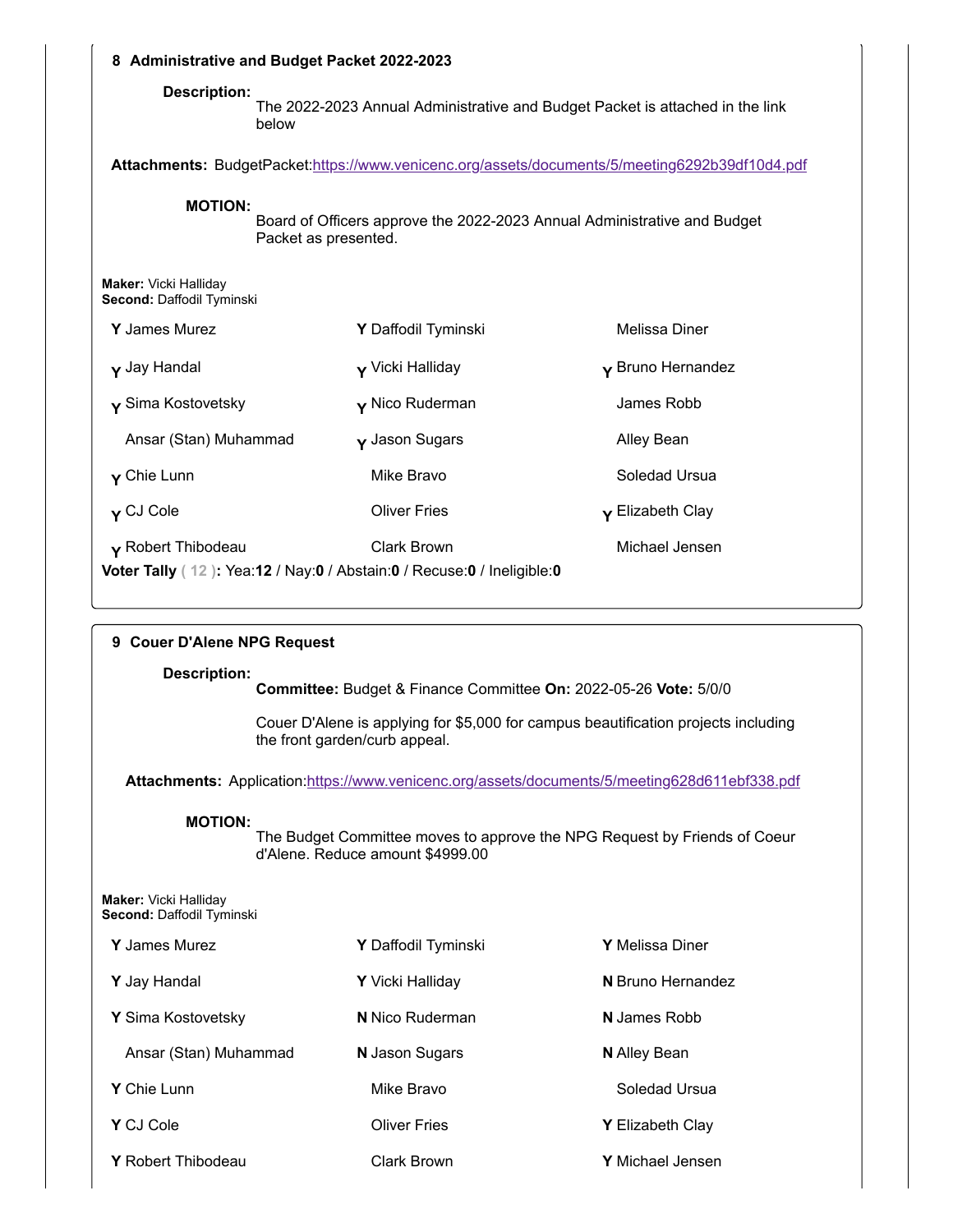| <b>Alternate Motion #1</b>                                                       |                            | X                                                                                                    |
|----------------------------------------------------------------------------------|----------------------------|------------------------------------------------------------------------------------------------------|
| \$4999.00                                                                        |                            | The Board of Officers moves to approve the NPG Request by Friends of Coeur d'Alene. Reduce amount to |
| <b>Maker:</b> Vicki Halliday<br>Second: Daffodil Tyminski                        |                            |                                                                                                      |
| <b>Y</b> James Murez                                                             | <b>Y</b> Daffodil Tyminski | Melissa Diner                                                                                        |
| Y Jay Handal                                                                     | Y Vicki Halliday           | N Bruno Hernandez                                                                                    |
| Y Sima Kostovetsky                                                               | <b>N</b> Nico Ruderman     | James Robb                                                                                           |
| Ansar (Stan) Muhammad                                                            | <b>N</b> Jason Sugars      | Alley Bean                                                                                           |
| Y Chie Lunn                                                                      | Mike Bravo                 | Soledad Ursua                                                                                        |
| Y CJ Cole                                                                        | <b>Oliver Fries</b>        | <b>Y</b> Elizabeth Clay                                                                              |
| <b>Y</b> Robert Thibodeau                                                        | Clark Brown                | Michael Jensen                                                                                       |
| <b>Voter Tally</b> ( $12$ ): Yea:9 / Nay:3 / Abstain:0 / Recuse:0 / Ineligible:0 |                            |                                                                                                      |

| 10 Video Streaming Equipment                                                                 |                                                                                                                                                                                                                                                                                                                                                                                                                                                                                      |                   |
|----------------------------------------------------------------------------------------------|--------------------------------------------------------------------------------------------------------------------------------------------------------------------------------------------------------------------------------------------------------------------------------------------------------------------------------------------------------------------------------------------------------------------------------------------------------------------------------------|-------------------|
| <b>Description:</b><br>\$8,583.85.                                                           | Enhance the current video capabilities of the VNC Facebook streaming and/or<br>ZOOM broadcasting of VNC meeting. This equipment is compatible with the<br>existing VNC computers and audio system. The conceptual design is illustrated<br>in a layout diagram and brief written overview linked below. The components will<br>stored with other VNC equipment when not in use at VNC meetings. The two<br>invoice/quotes below include Amazon \$4596.81 and CDWG \$3987.04 totaling |                   |
|                                                                                              | Attachments: CDWG:https://www.venicenc.org/assets/documents/5/meeting62939ec939d64.pdf                                                                                                                                                                                                                                                                                                                                                                                               |                   |
|                                                                                              | Amazon:https://www.venicenc.org/assets/documents/5/meeting62939ec93a8df.pdf                                                                                                                                                                                                                                                                                                                                                                                                          |                   |
| <b>MOTION:</b><br>invoices/quotes.                                                           | Board of Officers approves the purchase of the video equipment itemized on the                                                                                                                                                                                                                                                                                                                                                                                                       |                   |
| Maker: Vicki Halliday<br>Second: Jason Sugars                                                |                                                                                                                                                                                                                                                                                                                                                                                                                                                                                      |                   |
| Y James Murez                                                                                | Y Daffodil Tyminski                                                                                                                                                                                                                                                                                                                                                                                                                                                                  | Y Melissa Diner   |
| Y Jay Handal                                                                                 | Y Vicki Halliday                                                                                                                                                                                                                                                                                                                                                                                                                                                                     | Y Bruno Hernandez |
| Y Sima Kostovetsky                                                                           | Y Nico Ruderman                                                                                                                                                                                                                                                                                                                                                                                                                                                                      | Y James Robb      |
| Ansar (Stan) Muhammad                                                                        | Y Jason Sugars                                                                                                                                                                                                                                                                                                                                                                                                                                                                       | Y Alley Bean      |
| Y Chie Lunn                                                                                  | Mike Bravo                                                                                                                                                                                                                                                                                                                                                                                                                                                                           | Soledad Ursua     |
| Y CJ Cole                                                                                    | <b>Oliver Fries</b>                                                                                                                                                                                                                                                                                                                                                                                                                                                                  | Y Elizabeth Clay  |
| Y Robert Thibodeau<br>Voter Tally (16): Yea:16 / Nay:0 / Abstain:0 / Recuse:0 / Ineligible:0 | <b>Clark Brown</b>                                                                                                                                                                                                                                                                                                                                                                                                                                                                   | Y Michael Jensen  |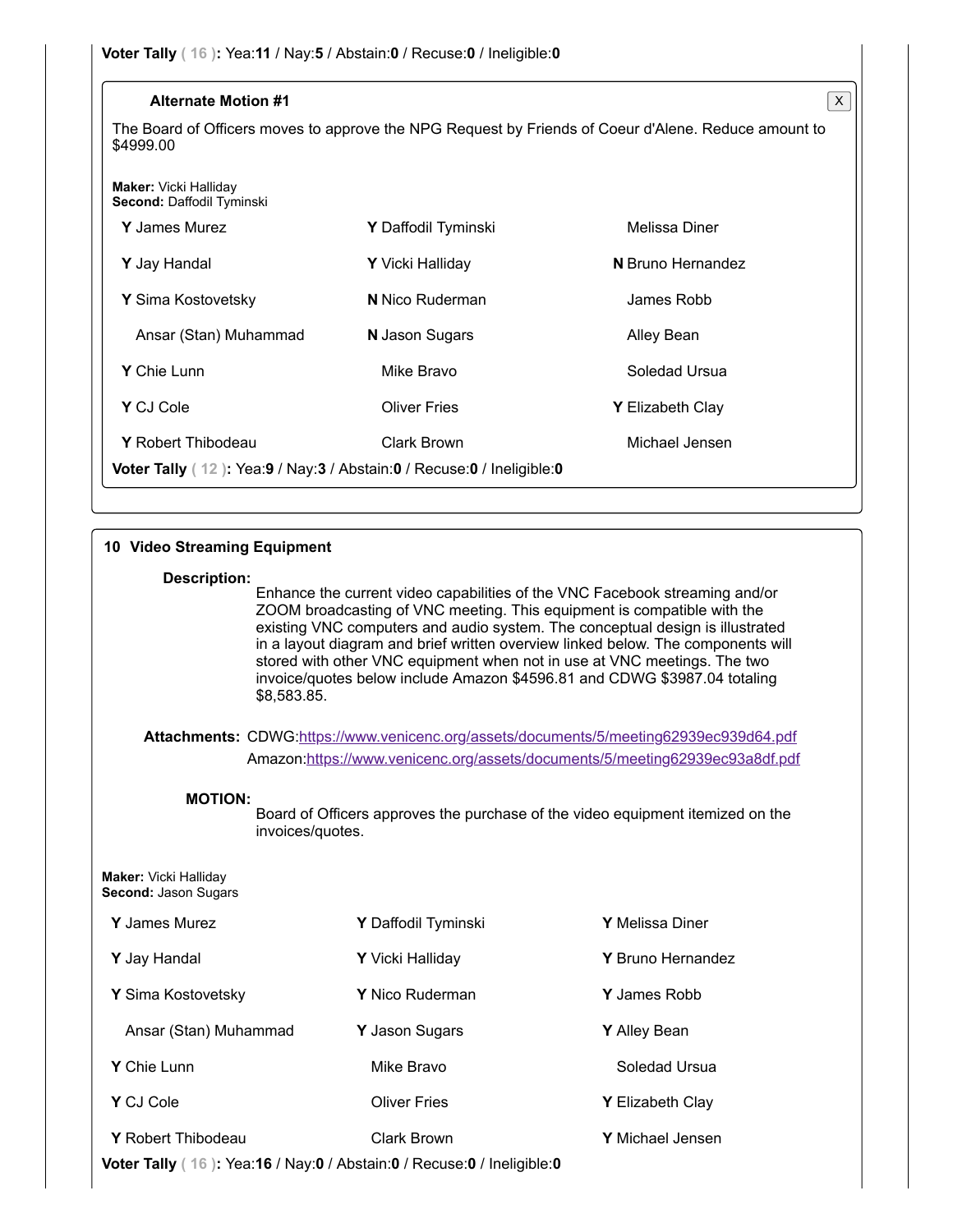| <b>12 LUPC Member Selection</b>                   |                                                                                                                                          |                                                                                               |   |
|---------------------------------------------------|------------------------------------------------------------------------------------------------------------------------------------------|-----------------------------------------------------------------------------------------------|---|
| <b>Description:</b>                               | Committee: Land Use & Planning Committee On: 2022-05-20 Vote: n/a                                                                        |                                                                                               |   |
| the link below.                                   | Fill the vacancy on the LUPC (Land Use and Planning Committee).<br>Announcement for applications was opened and posted in March 2022 and | closed in May. The LUPC chair received one application which can be viewed at                 |   |
|                                                   |                                                                                                                                          | Attachments: Application:https://www.venicenc.org/assets/documents/5/meeting62923a1591fb3.pdf |   |
| <b>MOTION:</b>                                    | Board of Officers approves the selection of Jeff Martin to serve on LUPC.                                                                |                                                                                               |   |
| Maker: Michael Jensen<br>Second: Robert Thibodeau |                                                                                                                                          |                                                                                               |   |
| Y James Murez                                     | Y Daffodil Tyminski                                                                                                                      | Y Melissa Diner                                                                               |   |
| Y Jay Handal                                      | Y Vicki Halliday                                                                                                                         | A Bruno Hernandez                                                                             |   |
| Sima Kostovetsky                                  | <b>N</b> Nico Ruderman                                                                                                                   | <b>N</b> James Robb                                                                           |   |
| Ansar (Stan) Muhammad                             | N Jason Sugars                                                                                                                           | <b>N</b> Alley Bean                                                                           |   |
| Chie Lunn                                         | Mike Bravo                                                                                                                               | Soledad Ursua                                                                                 |   |
| CJ Cole                                           | <b>Oliver Fries</b>                                                                                                                      | Y Elizabeth Clay                                                                              |   |
| Y Robert Thibodeau                                | <b>Clark Brown</b><br>Voter Tally (13): Yea:8 / Nay:4 / Abstain:1 / Recuse:0 / Ineligible:0                                              | Y Michael Jensen                                                                              |   |
| <b>Alternate Motion #1</b>                        |                                                                                                                                          |                                                                                               | X |
| move item to next regular board meeting           |                                                                                                                                          |                                                                                               |   |
| Maker:<br>Second:                                 |                                                                                                                                          |                                                                                               |   |
| <b>N</b> James Murez                              | N Daffodil Tyminski                                                                                                                      | <b>N</b> Melissa Diner                                                                        |   |
| N Jay Handal                                      | N Vicki Halliday                                                                                                                         | N Bruno Hernandez                                                                             |   |
| N Sima Kostovetsky                                | Y Nico Ruderman                                                                                                                          | Y James Robb                                                                                  |   |
| Ansar (Stan) Muhammad                             | Y Jason Sugars                                                                                                                           | Y Alley Bean                                                                                  |   |
| Chie Lunn                                         | Mike Bravo                                                                                                                               | Soledad Ursua                                                                                 |   |
| CJ Cole                                           | <b>Oliver Fries</b>                                                                                                                      | <b>N</b> Elizabeth Clay                                                                       |   |
| <b>N</b> Robert Thibodeau                         | <b>Clark Brown</b>                                                                                                                       | <b>N</b> Michael Jensen                                                                       |   |